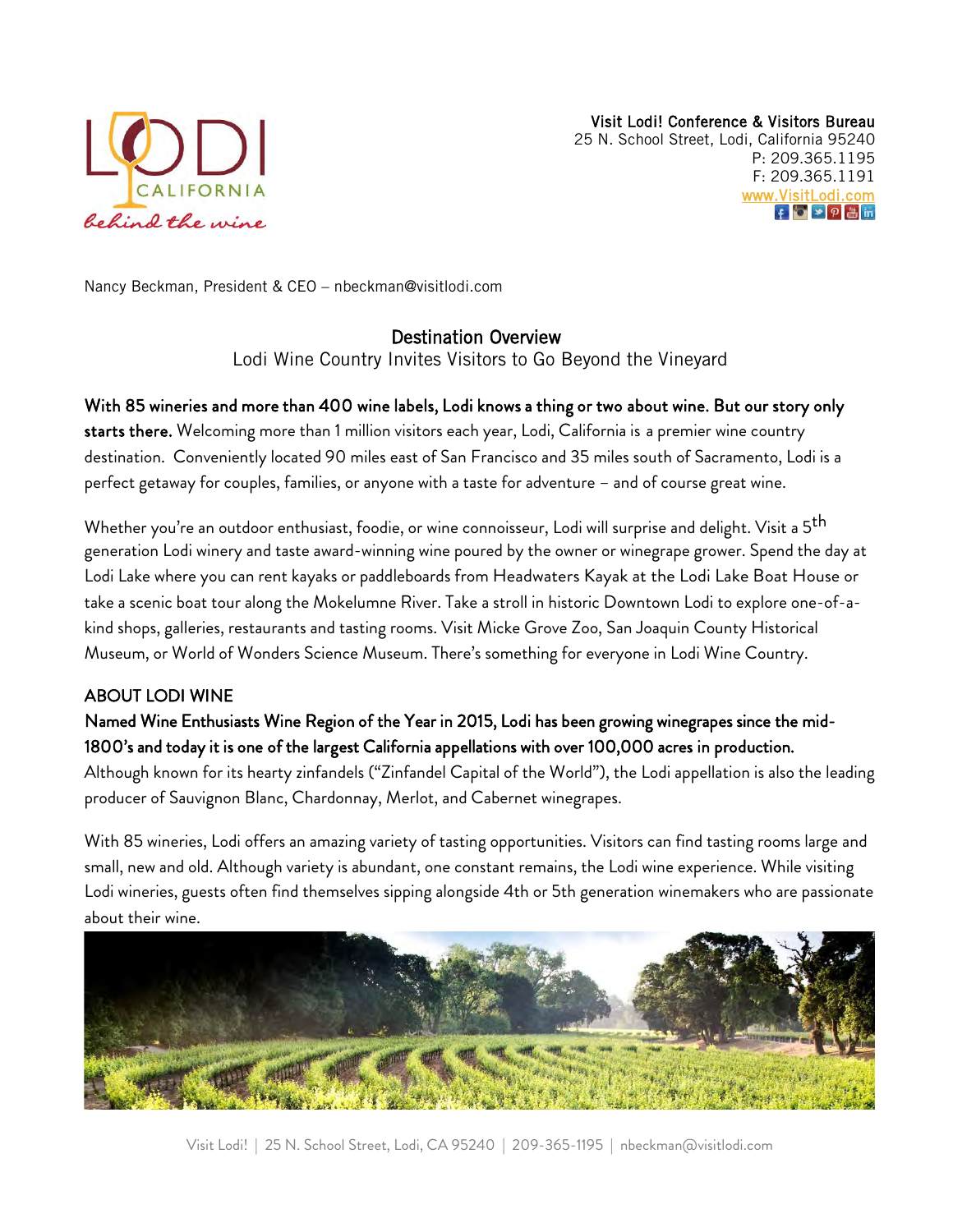# ABOUT VISIT LODI!

Visit Lodi! is the official source for visitor information in Lodi, California. Stop by the Downtown Visitor Center at 25 N. School Street or [visit our website](http://www.visitlodi.com/) to learn more about Lodi, get your free Visitor Guide, or sign up for our monthly newsletter. *Like* and *Follow* us on [Facebook](https://www.facebook.com/visitlodi), [Instagram](https://www.instagram.com/visitlodi/), [Tiktok](https://www.tiktok.com/@visitlodi) and [Twitter](http://www.twitter.com/visitlodi) to stay tuned for the latest events and happenings in Lodi Wine Country.

*For more information, call or visit us online:* 209.365.1195 | [www.VisitLodi.com](http://www.visitlodi.com/)*. Press inquiries may be directed to Nancy Beckman:* 209.365.1195 ext. 103 | [nbeckman@visitlodi.com.](mailto:nbeckman@visitlodi.com?subject=Media%20Request)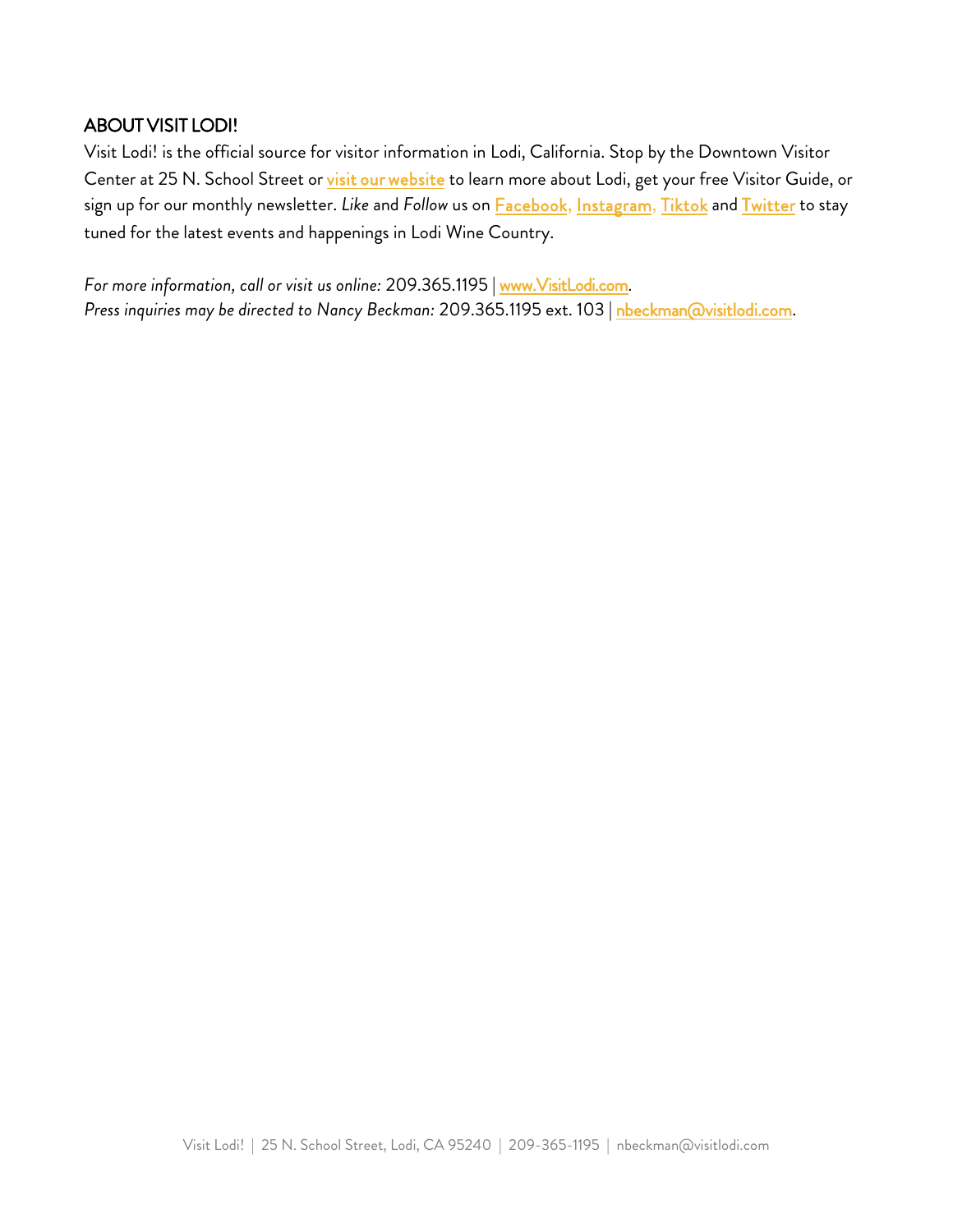

Visit Lodi! Conference & Visitors Bureau 25 N. School Street, Lodi, California 95240 P: 209.365.1195 or 800.798.1810 F: 209.365.1191 [www.VisitLodi.com](http://www.visitlodi.com/)  f o y p <sub>倍</sub> in



# ABOUT LODI WINE COUNTRY

Welcoming more than 1 million visitors each year, Lodi, California is a premier wine country getaway and vacation destination. With 85 wineries, a historic downtown, and a wide array of attractions and events, Lodi offers a unique experience for every visitor.

### LOCATION

Lodi is centrally located just 90 miles east of the greater San Francisco Bay Area and 35 miles south of Sacramento. Positioned between Interstate 5 and State Route 99 and serviced by Amtrak, Lodi is easily accessible from destinations all throughout California.

Longitude: 121.2808° West Latitude: 38.1289° North

[www.VisitLodi.com/getting-here](http://www.visitlodi.com/getting-here)

### WINE COUNTRY

Known for its temperate climate and loamy soil, the Lodi region earned its Appellation status in 1986.

Home to approximately 100,000 acres of premium winegrapes and more than 750 growers, Lodi is currently producing more than 100 varietals. Old Vine Zinfandel, Cabernet Sauvignon, Merlot, and Chardonnay are specialties of many local wineries, but you'll also find such unique wines such as Spanish and Rhône varietals. Lodi's diverse portfolio of wine is garnering international recognition from industry professionals and wine enthusiasts, alike.

Named among the ["World's Next Big Wine Regions"](https://www.bloomberg.com/news/articles/2015-02-23/the-world-s-next-big-wine-regions?hootPostID=987a627ba25d2c00152a6e05498561fe) by *Bloomberg Business* (Feb. 2015), Lodi is not only an ideal location for grape-growing, it's also a premier wine country destination. With 85 wineries and more than 60 tasting rooms, Lodi offers a wide array of unique tasting experiences. Visitors often find that the person pouring their glass is the owner or grape-grower – an experience that brings them back time again.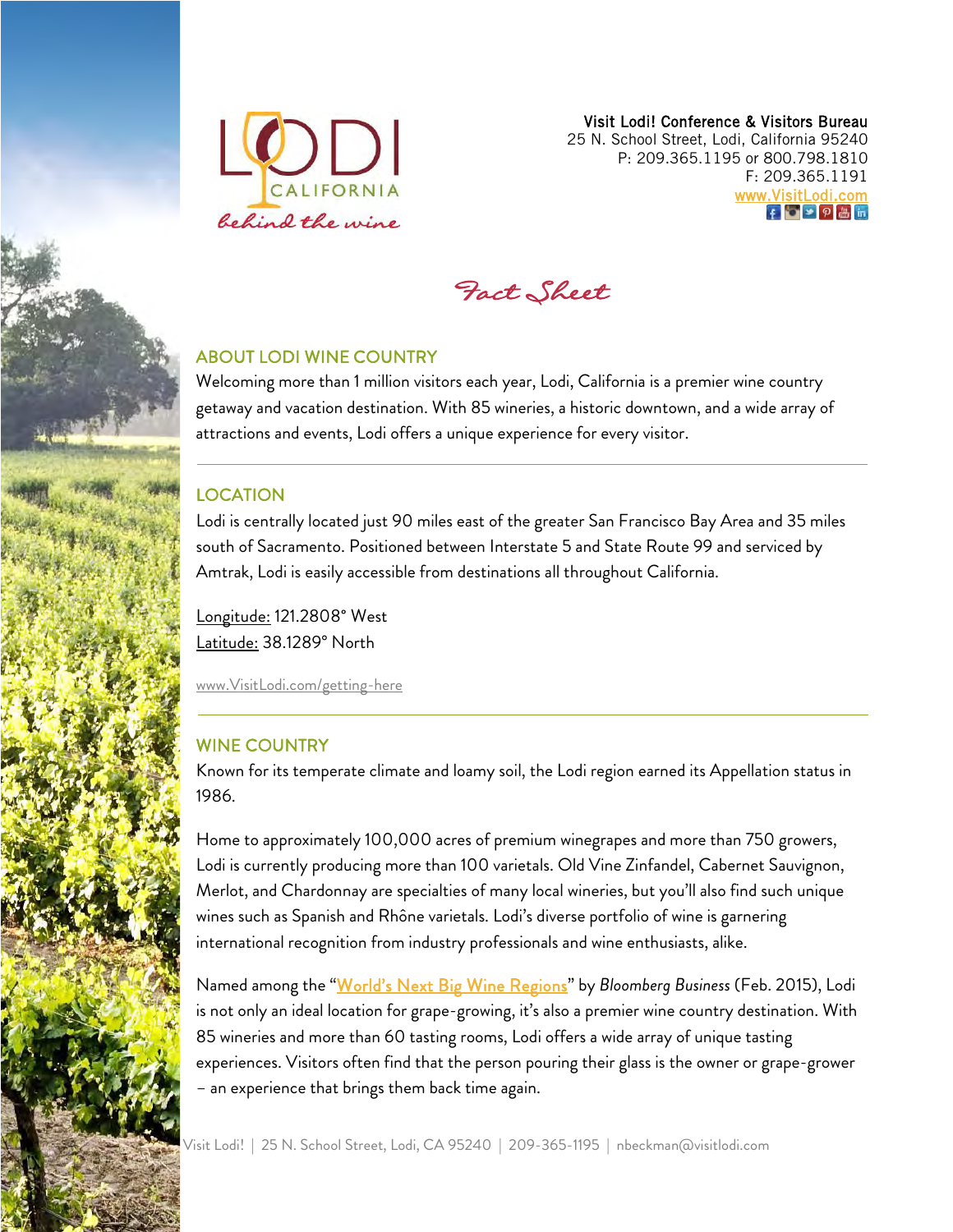Many of Lodi's grape-growing families have been in the region for four or five generations. These hardworking, entrepreneurial families continuously seek new ways to grow and enhance their practices, both in growing and winemaking. Lodi vintners' dedication, pride, sense of tradition, and uncompromising commitment to quality show as they skillfully strike a balance between modern science and traditional methods to handcraft world-class wines. This is what catapults our region to new heights and brings international attention to Lodi wine.

[www.VisitLodi.com/wineries](http://www.visitlodi.com/wineries)

### HISTORIC DOWNTOWN

Historic Downtown Lodi is a charming destination with something for everyone. Visitors can stroll, sip, and shop as they pop into some of the nine downtown tasting rooms or five breweries between stops at boutiques and art galleries. An eclectic cheese shop, breweries, and a wide array of unique dining options decorate the tree-lined, cobblestone streets. Visitors who stay for the stars will delight in live music around every corner.



Downtown Lodi is also home to a variety of exciting events: Farmers Market (May-Aug), Street Faire (May & Oct), Cyclefest (summer), Wine Stroll (Oct), Parade of Lights (Dec), and more.

Visitors can learn about Lodi and plan their stay at the Downtown Visitor Center, centrally located at 25 N. School Street.

# **ATTRACTIONS**

In addition to 85 wineries and 60 tasting rooms, Lodi is abounding with a variety of unique attractions.

- Spend the day at [Lodi Lake Park](https://www.visitlodi.com/directory/lodi-lake-park-nature-areas/) and enjoy, kayaking, paddleboarding, peddle boating (check out [Headwaters Kayak](https://www.visitlodi.com/directory/headwaters-kayak/) at the Lodi Lake Boat House for rentals), swimming, fishing, and scenic nature trails. Top off your adventure with a sunset [boat tour](https://www.visitlodi.com/directory/mokelumne-river-tours/) down the Mokelumne River.
- Fun for the entire family awaits at the [World of Wonders Science](https://www.visitlodi.com/directory/world-of-wonders-science-museum-zoos-museums/) [Museum,](https://www.visitlodi.com/directory/world-of-wonders-science-museum-zoos-museums/) a colorful place of discovery with hands-on activities that make learning about science fun!



- [Micke Grove Park](https://www.visitlodi.com/directory/micke-grove-park-nature-areas/) offers a full day of adventure. Explore the [Micke Grove Zoo,](https://www.visitlodi.com/directory/micke-grove-zoo-zoos-museums/) Japanese Garden, [San](https://www.visitlodi.com/directory/san-joaquin-county-historical-museum/) [Joaquin County Historical Museum,](https://www.visitlodi.com/directory/san-joaquin-county-historical-museum/) and Fun Town!
- Outdoor enthusiasts will enjoy bicycling downtown or among the vineyards, or taking to the sky at the [Lodi Parachute Center.](https://www.visitlodi.com/directory/parachute-center/)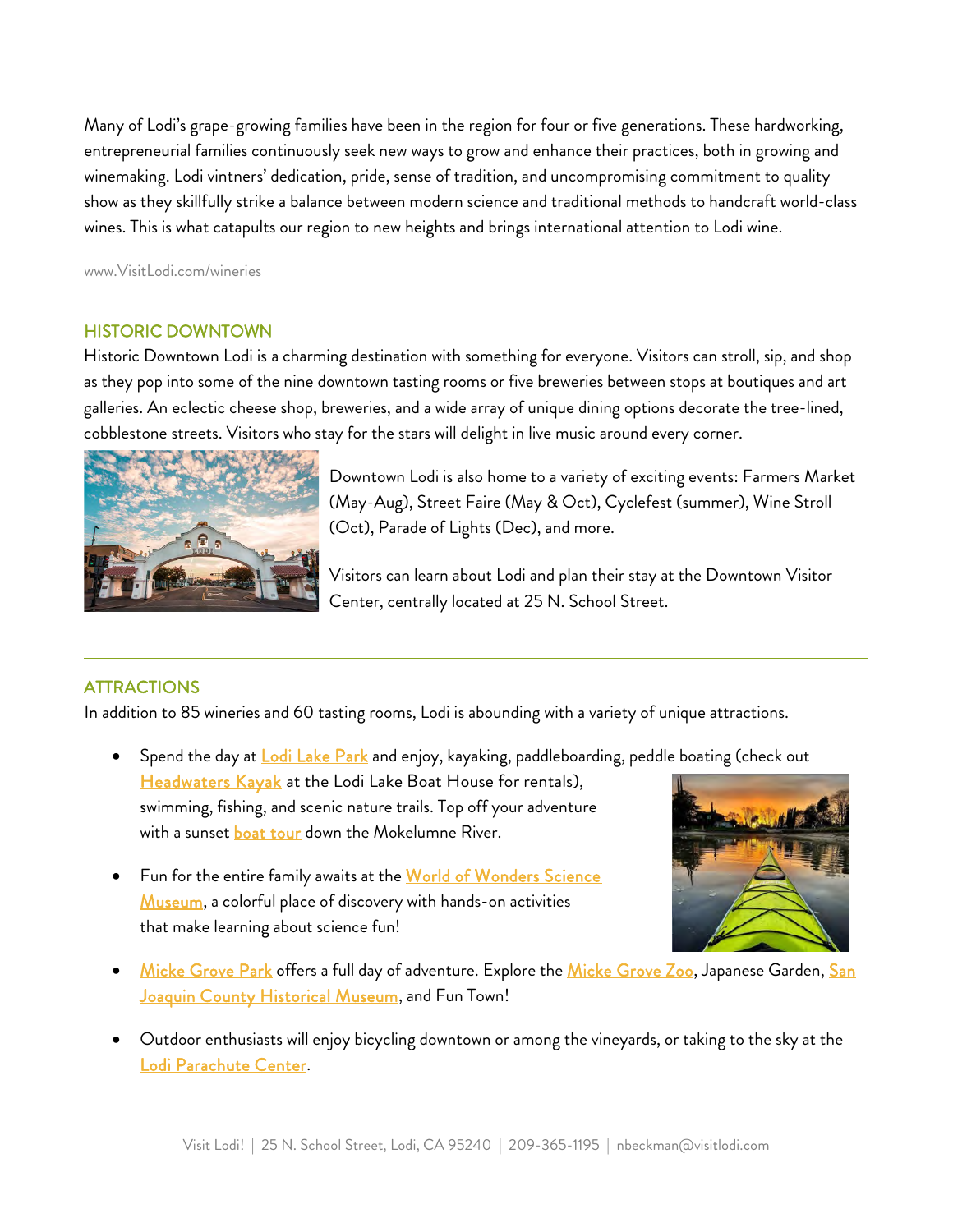- Art lovers, head downtown to enjoy a variety of [art galleries](https://www.visitlodi.com/things-to-do/arts-culture/) featuring regional artists. Take a tour of Lodi's [Walldog Murals,](https://www.visitlodi.com/directory/downtown-lodi-murals-arts-culture/) a series of historic paintings that drape the downtown in art and history.
- Catch a performance at **Hutchins Street Square Performing Arts Theatre** or live music at a variety of local wineries and restaurants.

[www.VisitLodi.com/things-to-do](http://www.visitlodi.com/things-to-do)

#### RESTAURANTS

With all the fresh ingredients Lodi chefs have at their fingertips, farm-totable meals are savory, rich, and filled with bright flavor profiles. Abounding in unique dining experiences, Lodi offers everything from fine dining to open-air cuisine. A stroll in Downtown Lodi will take you past hip breweries, an Asian bistro, an eclectic cheese shop, and a cantina serving authentic Mexican Fare – and that's only on one street. Wherever you roam, there's no wrong direction for a foodie in Lodi.



[www.VisitLodi.com/restaurants](http://www.visitlodi.com/restaurants)

### EVENTS

From street fairs to farmers markets, sporting events to live music, there's something happening in Lodi almost every week of the year.

> SPRING (Mar, Apr, May) Beer Fest Lodi Wine & Food Festival Lodi Street Faire Row x Row (formerly ZinFest)

SUMMER (June, July, Aug) Downtown Certified Farmers Market 4 th of July at the Lake Summerfest Cyclefest

FALL (Sept, Oct, Nov) Grape Festival & Harvest Fair Giro D'Vino Sandhill Crane Festival

WINTER (Dec, Jan, Feb) Festival of Trees Parade of Lights Wine & Chocolate Festival Zoo Lights

#### [www.VisitLodi.com/events](http://www.visitlodi.com/events)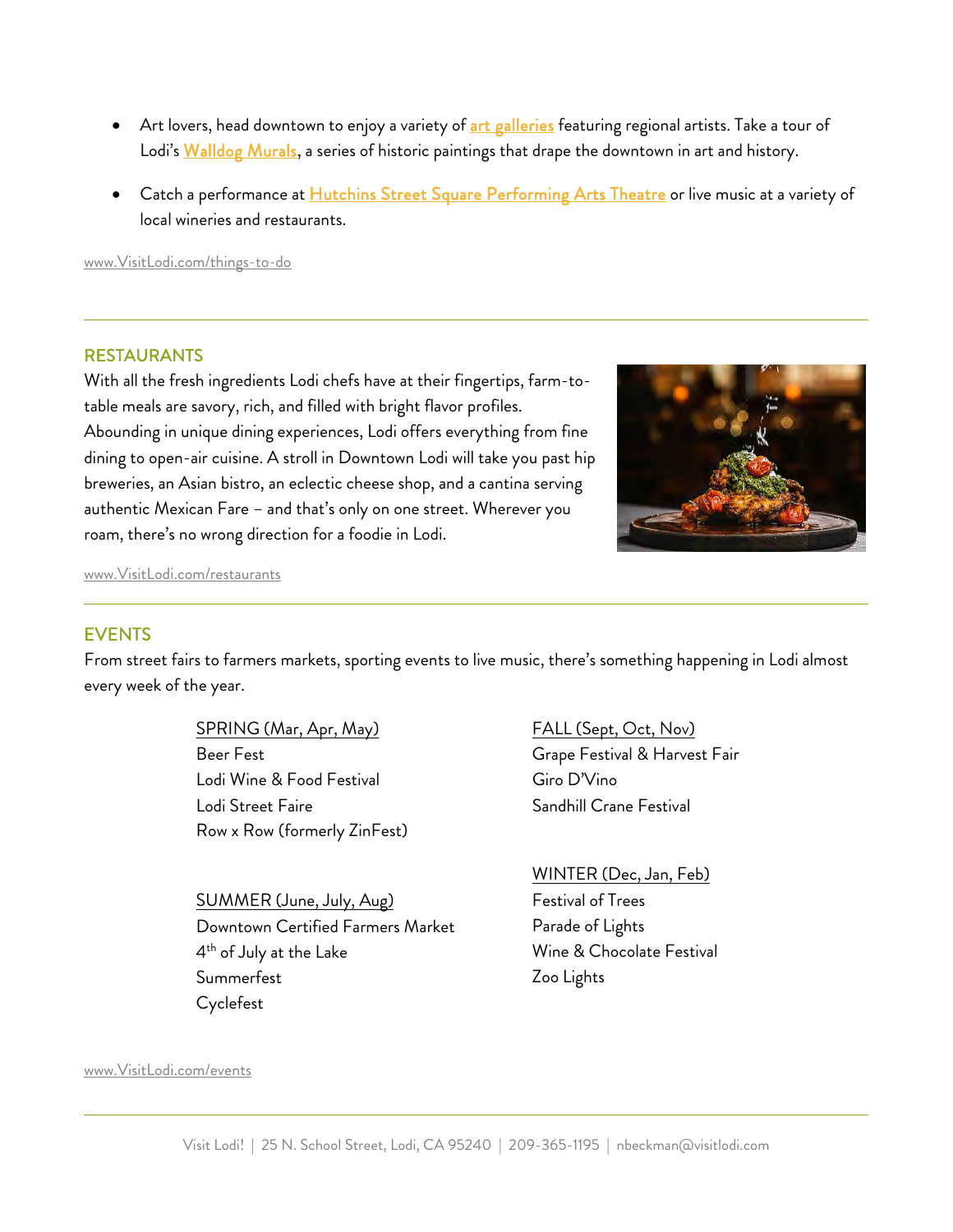# SHUTTLES, TOURS & TRANSPORTATION

A variety of transportation options are available to guests enjoying local wine tasting and events. The Grape Line offers transportation to downtown tasting rooms. Sip Shuttle and Destination Drivers leads winery outings, transporting guests to a collection of Lodi wineries on day trips. Vintage Limousine Service offers upscale transportation for guests. Some visitors prefer cycling when embarking on a Lodi wine adventure.

Amtrak's San Joaquin line stops in Lodi. Lodi is directly accessible on this scenic Northern California route from [Sacramento.](http://www.visitlodi.com/things-to-do/tours) 

www.VisitLodi.com/things-to-do/tours

### AIRPORTS

The closest major airport to Lodi is Sacramento International Airport (SMF; 46 miles north of Lodi). Travelers may also consider San Francisco International Airport (SFO; 99 miles west of Lodi), Oakland International Airport (OAK; 82 miles west of Lodi), or Mineta San Jose International Airport (SJC; 89 miles west of Lodi). The Stockton Metropolitan Airport (SCK; 20 miles south of Lodi) currently offers direct flights from Las Vegas, NV, and Phoenix, AZ through Allegiant Air. United Airlines will offer twice daily flights from Los Angeles (LAX), to Stockton (SCK).

# **HISTORY**

### How Lodi Got Its Name

Originally called Mokelumne (*Mokul* is a corruption of the Miwok word for river, and *umne* means "people of'), Lodi was established as a town in 1869 after a group of major landowners persuaded the Central Pacific Railroad to make it a stop between Stockton and Sacramento. The town of Mokelumne was often confused with the nearby communities of Mokelumne Hill and Mokelumne City, which often delayed mail and shipments of goods and supplies. For these reasons, the town's name was changed to Lodi in 1874. Lodi was later incorporated as a city in 1906.

The true story behind the city's name is often debated, but a few theories exist:

- Settlers of Lodi came from Lodi, Illinois.
- It was inspired by the great racehorse named Lodi.
- In 1796, Napoleon was stopped in Lodi, Italy.



# The Mission Arch

The iconic Lodi Mission Arch was built in Downtown Lodi in 1907, the year after Lodi became an incorporated city. Its purpose was to provide a formal entrance to the grounds of the Tokay Carnival, the first Lodi Grape Festival. Today the Arch looks the same as it did when first built, only with one notable difference: a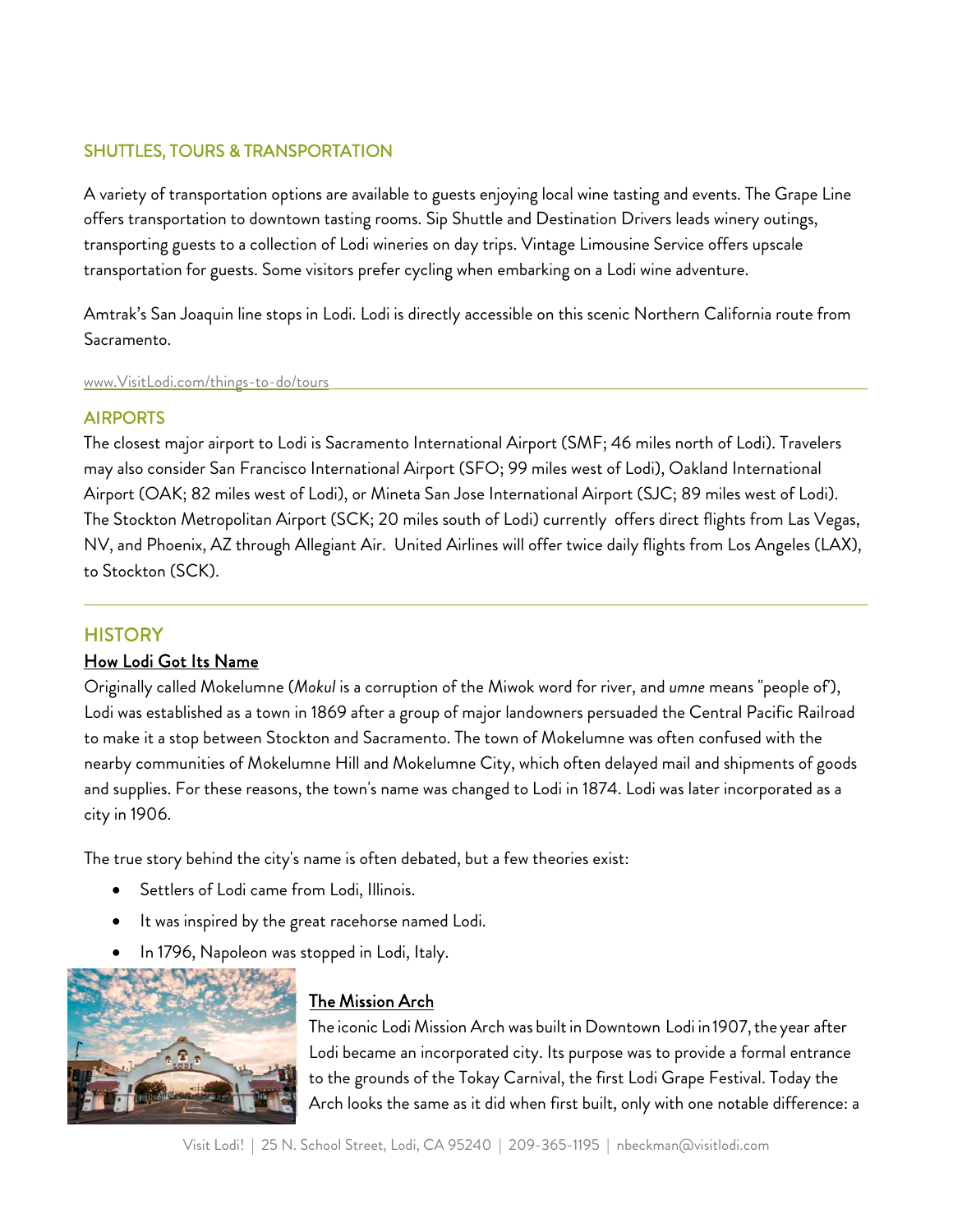California Bear now rests atop the structure, facing north.

Added in 1910, the bear was originally made of papier-mâché and faced south; it was rebuilt in the 1940's and turned north to face the Capitol City of Sacramento in 1956.

## History of Zin

Known as the "Zinfandel Capital of the World," Lodi's vineyards produce about 40% of the premium Zinfandel in California. Many of Lodi's old growth Zinfandel vines date back to the 1880's and early 1900's. Lodi's Zinfandel grapes were able to survive throughout the 20th century, even during Prohibition. At that time, heads of households were allowed to make 200 gallons of wine each year under the Volstead Act, a law that Lodi capitalized on by shipping grapes all over the country to satisfy the market for home winemaking. In the 7O's and 80's, demand grew for the region's Zinfandel grapes when White Zinfandel gained mass-market appeal. In1986, the Lodi region was officially recognized as an appellation and winemakers began to put"Lodi Appellation" on their labels.

# **AGRICULTURE**

Located in California's Central Valley, San Joaquin County is part of what's referred to as "The Greatest Garden in the World" and the "Nation's Salad Bowl," where fresh fruits, vegetables, and nuts are produced, packaged, and shipped all over the world. Some of the region's top crops include: almonds, apples, cherries, tomatoes, walnuts, and winegrapes. It is also famous for blueberries, nectarines, peaches, and asparagus.

The agricultural land surrounding Lodi has been known for well over a century for its deep, rich, fine, talcum powder-like soil (classified as Tokay sandy loam). This fertile valley soil is complimented by Lodi's dry, Mediterranean climate and mild temperatures. Together these natural elements provide an ideal environment for crops.

Early settlers of Lodi grew wheat and barley; in 1880, San Joaquin Valley was producing the largest wheat crop in the world. When wheat prices dropped, the Mokelumne River area's high water table allowed for a flourishing watermelon industry. In fact, between the late 1880's and 1900, Northern San Joaquin Valley held the title of "Watermelon Capital of the World." By the time the market for watermelons began to drop in the 1890's, Lodi farmers were transitioning to grapes - specifically Flame Tokay and later Zinfandel and Carignan. Today Lodi accounts for 18% of California's total winegrape production, with more winegrape acreage than Napa and Sonoma counties combined.



### VITICULTURE & SUSTAINABILITY

The Lodi American Viticultural Area (AVA) was recognized by the federal government in 1986, and seven smaller AVAs within the Lodi area were added in 2005. The Lodi AVA is one of the largest in California at approximately 550,000 acres and has more than 100,000 acres of winegrapes farmed by more than 750 growers, many of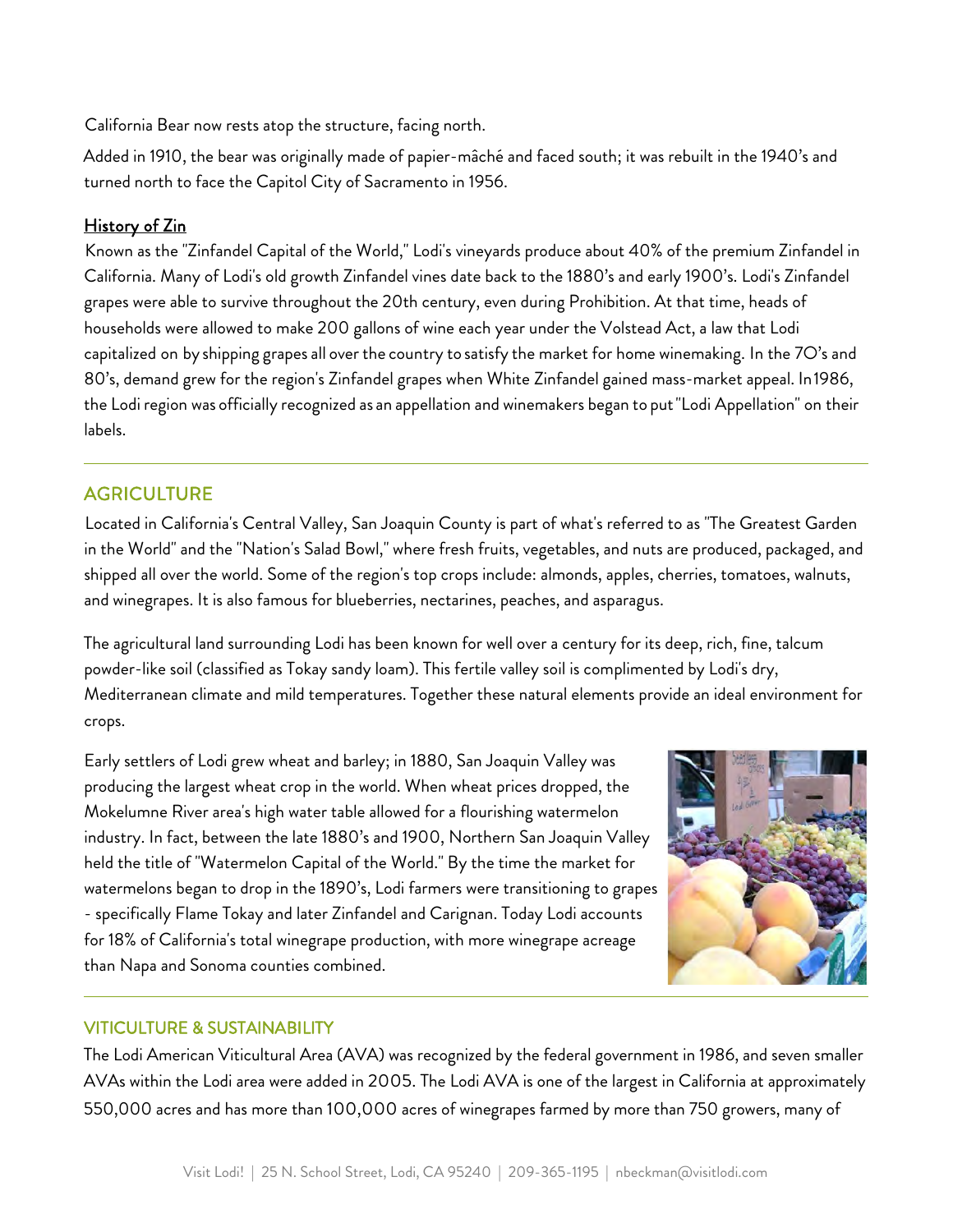whose families have grown grapes for over a century. The region's annual yield of nearly 600,000 tons of grapes is valued at over \$300 million and made up 20% of California's total winegrape production. As the Lodi AVA receives more and more recognition for quality, premium varietal wines, the industry continues to grow.

Lodi prides itself on its sustainable viticultural practices. In 2005, the Lodi Winegrape Commission created the standards for California's first, third-party-certified, sustainable winegrowing program, known as Lodi Rules™. Ranking among the most rigorous and comprehensive programs in the country, Lodi Rules promotes growing practices that enhance biodiversity, soil health, and water cleanliness. It also encourages responsible farming by focusing on land stewardship, employee training, and safety initiatives. As of 2021, over 55,000 winegrape acres were "Certified Green."

### **GEOGRAPHY**

Lodi is flat terrain at an elevation of approximately 50 feet above sea level. It covers an area of 13.8 square miles, 98.46% land and 1.54% water.

### POPULATION

The city of Lodi's population as of 2021 is approximately 68,752.

### CLIMATE & AVERAGE TEMPERATURES

Lodi enjoys a mild, Mediterranean climate year-round, cooled each night by the Delta breeze.

SPRING: Mid 70° to low 80° FALL: 70° to 80°

SUMMER: 90° days, mid 50° nights WINTER: 50° to 60°

### LODGING

Hotels, motels, vacation rentals, bed & breakfasts, and campgrounds offer a variety of unique experiences for Lodi visitors. Plan a luxurious getaway at Wine & Roses Hotel, Restaurant, & Spa where you'll enjoy state-of-



the-art amenities, fine dining, and serenity among seven acres of towering trees and botanical gardens. Or, stay in one of Lodi's franchise favorites: Days Inn & Suites Lodi, Holiday Inn Express, Hampton Inn, Fairfield inn & Suites, Motel 6, and more. You can also choose from an array of historic bed & breakfasts and vacation rentals that will add a personal touch to your wine country getaway. Whatever your lodging preference may be, you'll find just the right place at just the right price in Lodi Wine Country.

www.VisitLodi.com/hotels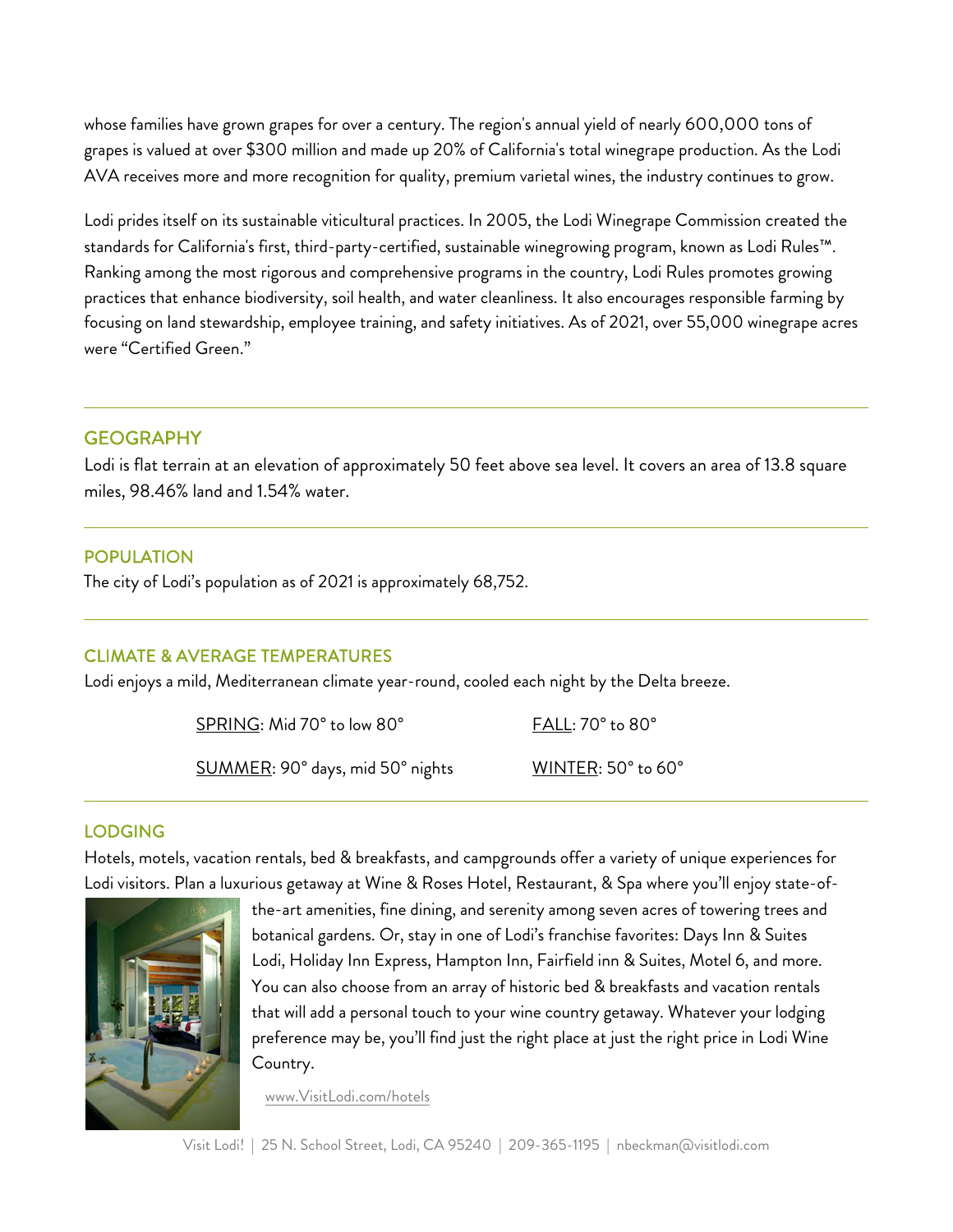## VISIT US ONLINE! [www.VisitLodi.com](http://www.visitlodi.com/)

- Facebook.com/visitlodi
- **@visitlodi**
- **E** @visitlodi
- Pinterest.com/visitlodi
- **L** Lodi Conference & Visitors Bureau
- **In** Visit Lodi! Conference and Visitors Bureau
- @visitlodi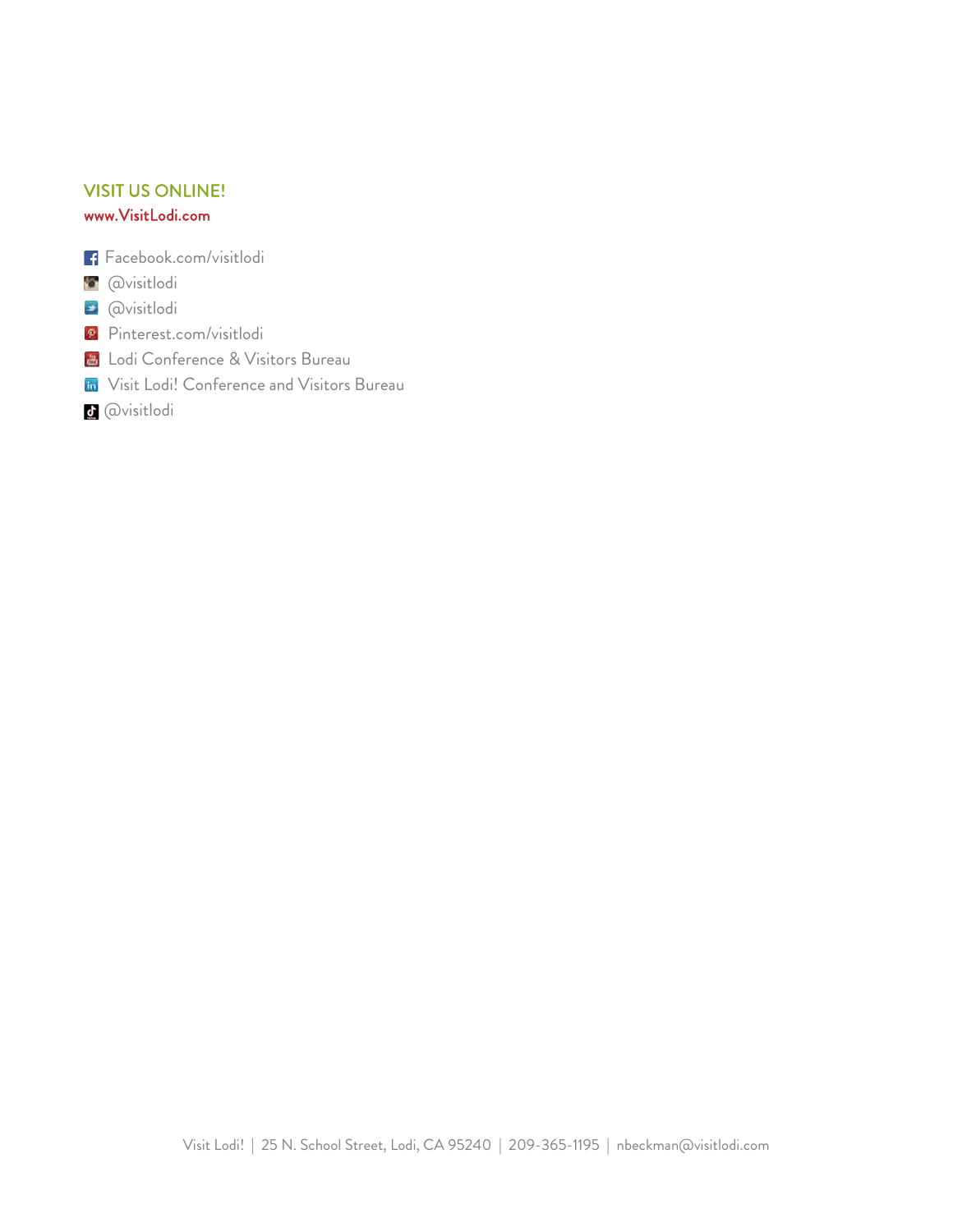

Nancy Beckman, President & CEO - nbeckman@visitlodi.com

# **Destination Overview**

Lodi Wine Country Invites Visitors to Go Beyond the Vineyard

## With 85 wineries and more than 400 wine labels, Lodi knows a thing or two about wine. But our story only

starts there. Welcoming more than 1 million visitors each year, Lodi, California is a premier wine country destination. Conveniently located 90 miles east of San Francisco and 35 miles south of Sacramento, Lodi is a perfect getaway for couples, families, or anyone with a taste for adventure - and of course great wine.

Whether you're an outdoor enthusiast, foodie, or wine connoisseur, Lodi will surprise and delight. Visit a 5<sup>th</sup> generation Lodi winery and taste award-winning wine poured by the owner or winegrape grower. Spend the day at Lodi Lake where you can rent kayaks or paddleboards from Headwaters Kayak at the Lodi Lake Boat House or take a scenic boat tour along the Mokelumne River. Take a stroll in historic Downtown Lodi to explore one-of-akind shops, galleries, restaurants and tasting rooms. Visit Micke Grove Zoo, San Joaquin County Historical Museum, or World of Wonders Science Museum. There's something for everyone in Lodi Wine Country.

### **ABOUT LODI WINE**

# Named Wine Enthusiasts Wine Region of the Year in 2015, Lodi has been growing winegrapes since the mid-1800's and today it is one of the largest California appellations with over 100,000 acres in production.

Although known for its hearty zinfandels ("Zinfandel Capital of the World"), the Lodi appellation is also the leading producer of Sauvignon Blanc, Chardonnay, Merlot, and Cabernet winegrapes.

With 85 wineries, Lodi offers an amazing variety of tasting opportunities. Visitors can find tasting rooms large and small, new and old. Although variety is abundant, one constant remains, the Lodi wine experience. While visiting Lodi wineries, guests often find themselves sipping alongside 4th or 5th generation winemakers who are passionate about their wine.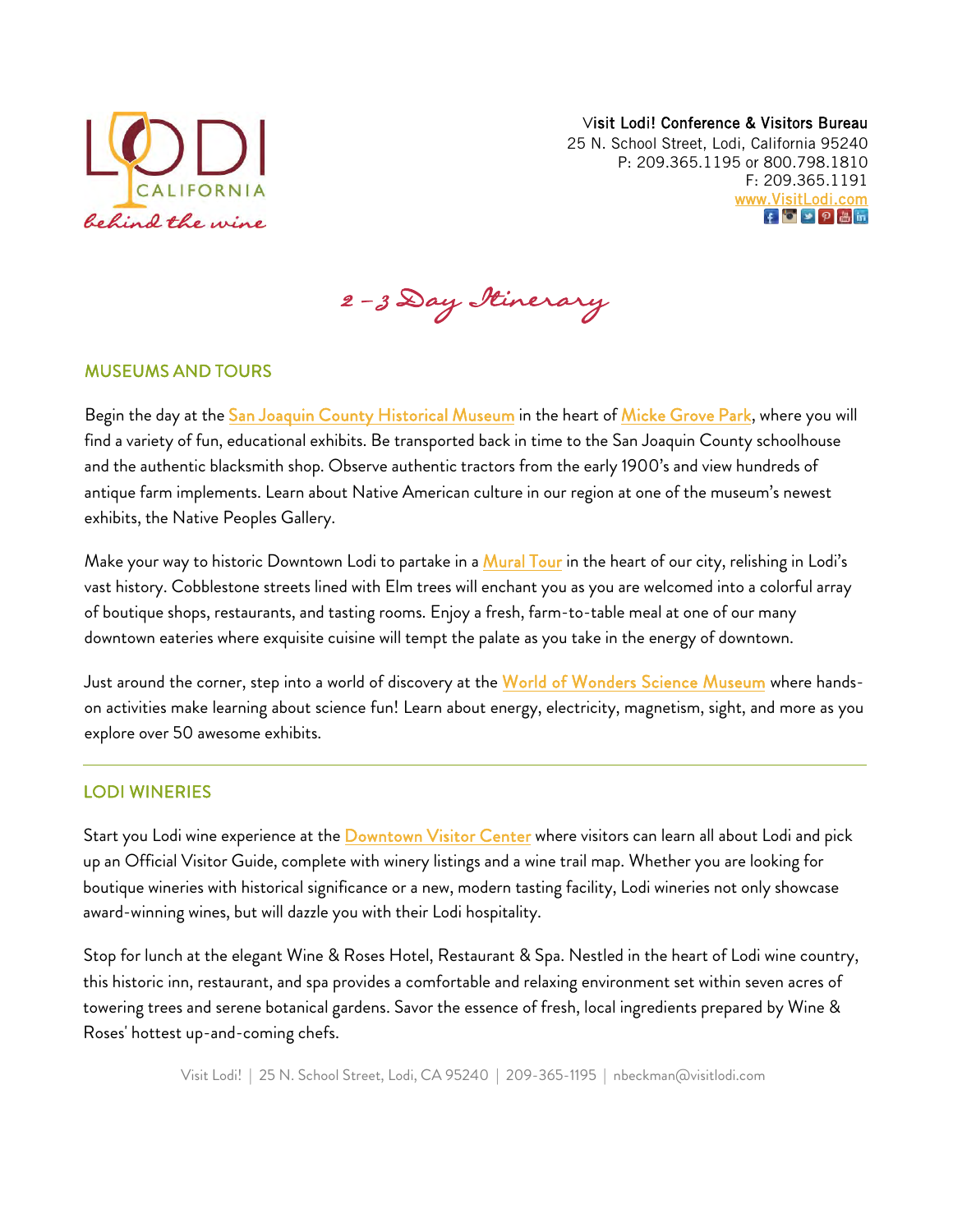Spend the rest of the afternoon visiting some of Lodi's 85 wineries and 60 tasting rooms. Lodi offers an amazing variety of tasting opportunities - small and large, brand new and decades old. Although variety is abundant, one constant remains, the Lodi wine experience. Visitors of Lodi wineries often find themselves tasting in the company of 4<sup>th</sup> or 5<sup>th</sup> generation winemakers who are passionate about their products.

#### FAMILY-FRIENDLY ACTIVITIES

Watch the action at the [Micke Grove Zoo,](https://www.visitlodi.com/directory/micke-grove-zoo-zoos-museums/) which features more than 170 animals representing over 50 different species of birds, mammals, reptiles, amphibians, and invertebrates. Visitors will enjoy native animals and exotic species from all over the world, right here in Lodi!

Enjoy a picnic and take in warm rays peeking through massive oak trees at [Micke Grove Park.](https://www.visitlodi.com/directory/micke-grove-park-nature-areas/) With 258 acres, this regional park provides room for a relaxing day with nature.

After lunch, it's off to the [World of Wonders Science Museum](https://www.visitlodi.com/directory/world-of-wonders-science-museum-zoos-museums/) where children, as well as adults, will love exploring the hands-on exhibits. Learn about energy, electricity, magnetism, and more.

Looking to cool down? Then off to [Lodi Lake Park wh](http://visitlodi.com/idss/venue.php?id=2943%2Bname%3DLodi%20Lake%20Park)ere you can enjoy swimming, kayaking, paddleboarding, and more. Start your adventure with a visit to the Lake's Discovery Center, where you can learn about the Mokelumne River and the wildlife that calls it home. Take a walk along scenic nature trails lined with mature oaks, cottonwoods, and willow stands overlooking the river. Observe some of 200+ species of birds inhabiting this 58-acre riparian wilderness area. Kayaks, paddleboards, peddle boats, and canoes are available for rent at the Lodi Lake Boat House, via [Headwaters Kayak,](https://www.visitlodi.com/directory/headwaters-kayak/) and a beach area is available for those who enjoy swimming.

#### OTHER PLACES OF INTEREST

- A&W Root Beer of Lodi (Lodi is the birthplace of A&W.)
- Hutchins Street Square Performing Arts Theatre
- **Lodi Community Art Center**
- Lodi Parachute Center
- Tony Segale's Double Dip Gallery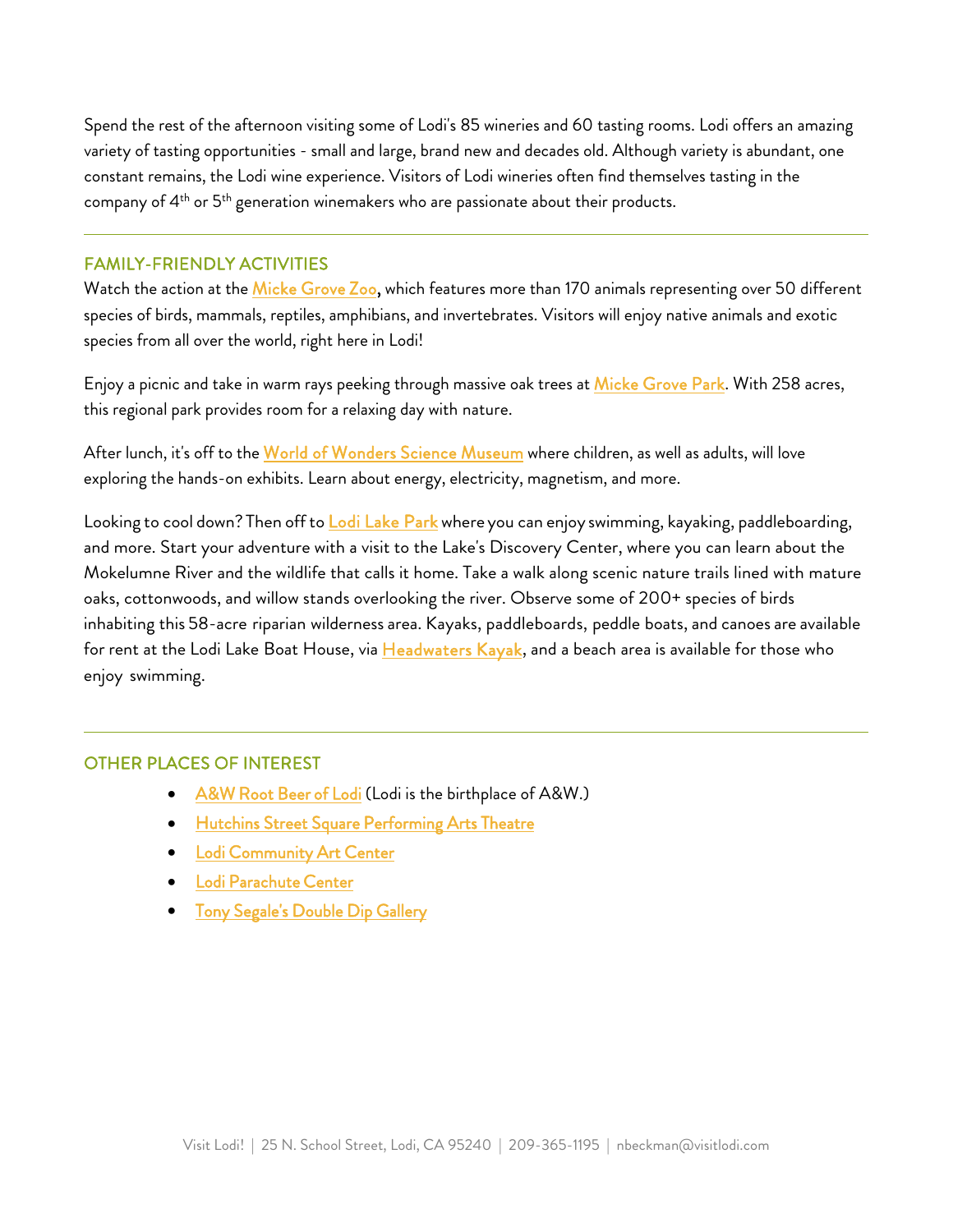#### Visit Lodi! Conference & Visitors Bureau

25 N. School Street, Lodi, California 95240 P: 209.365.1195 or 800.798.1810 F: 209.365.1191 [www.VisitLodi.com](http://www.visitlodi.com/)  f 0 9 8 m

Story Ideas

### LODI, CALIFORNIA: PREMIER WINE COUNTRY GETAWAY & VACATION DESTINATION

Lodi, California has garnered international attention with its award-winning wines. Named the "2015 Wine [Region of the Year"](https://www.winemag.com/gallery/wine-enthusiasts-2015-wine-star-award-winners/#gallery-carousel-11) by *Wine Enthusiast* and one of the ["World's Next Big Wine Regions"](https://www.bloomberg.com/news/articles/2015-02-23/the-world-s-next-big-wine-regions?hootPostID=987a627ba25d2c00152a6e05498561fe) by



*Bloomberg Business*, Lodi boasts more wine acreage than any other California appellation and produces more winegrapes than Napa and Sonoma combined. But that's just the start of Lodi's story – with 85 wineries, 60 tasting rooms, a lively downtown, and a wide array of colorful attractions, Lodi is a premier wine and travel destination. Tell your readers why visitors and wine experts, alike, are raving about Lodi Wine Country.

# FAMILY-FRIENDLY FUN

Readers with families will be pleased to hear that a trip to wine country can mean fun for the whole family! Check out these 6 family-friendly attractions in Lodi, California:

- [World of Wonders Science Museum:](https://www.visitlodi.com/directory/world-of-wonders-science-museum-zoos-museums/) Colorful, handson exhibits make learning about science fun!
- [Micke Grove Zoo and Fun Town:](https://www.visitlodi.com/directory/micke-grove-park-nature-areas/) Micke Grove Zoo houses more than 170 animals that will surprise and

Visit Lodi! | 25 N. School Street, Lodi, CA 95240 | 209-365-1195

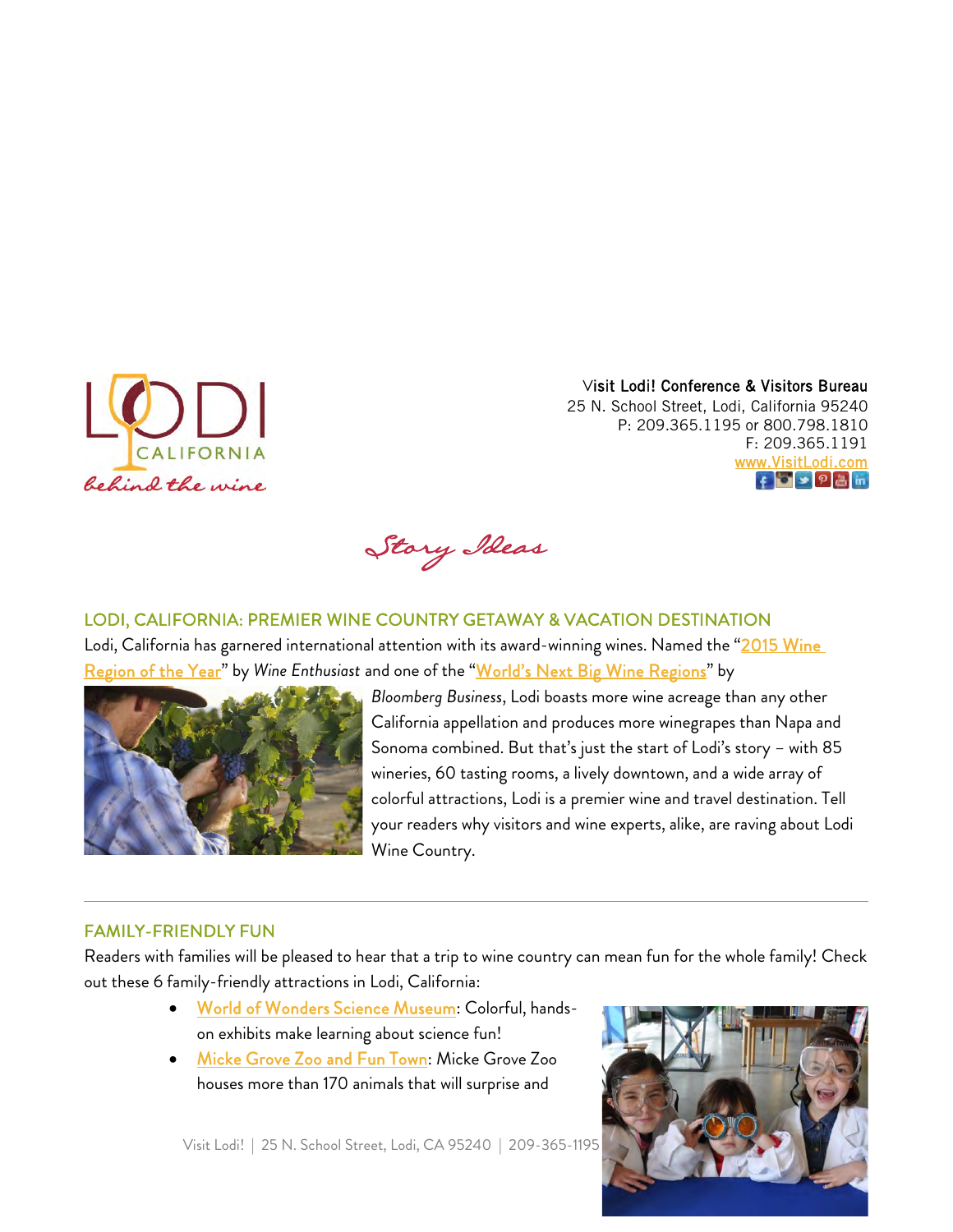delight! The park also features Fun Town, a small amusement park.

- [Lodi Lake Park:](https://www.visitlodi.com/directory/lodi-lake-park-outdoor-recreation/) Spend the day kayaking, paddleboarding, peddle boating (check ou[t Headwaters Kayak](https://www.visitlodi.com/directory/headwaters-kayak/) at the Lodi Lake Boat House for rentals), playing on the beach, or exploring nature trails.
- [San Joaquin County Historical Museum:](https://www.visitlodi.com/directory/san-joaquin-county-historical-museum/) Learn about the region's rich history as you walk through eight buildings with dioramas, photos, and little pieces of history.
- [The Mud Mill:](https://www.visitlodi.com/directory/the-mud-mill-arts-culture/) Artists of all ages, let your creative side come alive! Head to this family-friendly pottery painting studio and choose from more than 300 bisque designs and 70 colors.

## THE MANY FLAVORS OF DOWNTOWN LODI

Over the last decade, historic Downtown Lodi has evolved into a vibrant myriad of eclectic [shops,](https://www.visitlodi.com/things-to-do/shopping/) [wineries,](https://www.visitlodi.com/wineries/downtown-lodi-wine/)



breweries, boutiques, and farm-to-table restaurants. Savor mouthwatering samples of gourmet cheeses from all over the world at Cheese [Central.](https://www.visitlodi.com/directory/cheese-central-cafe-deli/) Step into another dimension at whimsical [The Dancing Fox](https://www.visitlodi.com/directory/the-dancing-fox-winery-brewery-american/)  [Winery & Brewery.](https://www.visitlodi.com/directory/the-dancing-fox-winery-brewery-american/) Sip and stroll among some of the nine lively downtown tasting rooms. Visitors who stay for the stars will enjoy live music around every corner. Contact Visit Lodi! to learn more about how Downtown Lodi has become a thriving destination. We would be happy to arrange an interview with a local shop.

### YEAR-ROUND EVENTS IN LODI

Lodi offers a wide variety of **events** throughout the year, as well as vibrant dining and lodging options that may pique the interest of your readers. Whether they're wine lovers, outdoor enthusiasts, foodies, or all of the above, here are a few events that are sure to delight:

> SPRING (Mar, Apr, May) Beer Fest Lodi Wine & Food Festival Lodi Street Faire Row x Row (formerly Zinfest)

FALL (Sept, Oct, Nov) Grape Festival & Harvest Fair Giro D'Vino Sandhill Crane Festival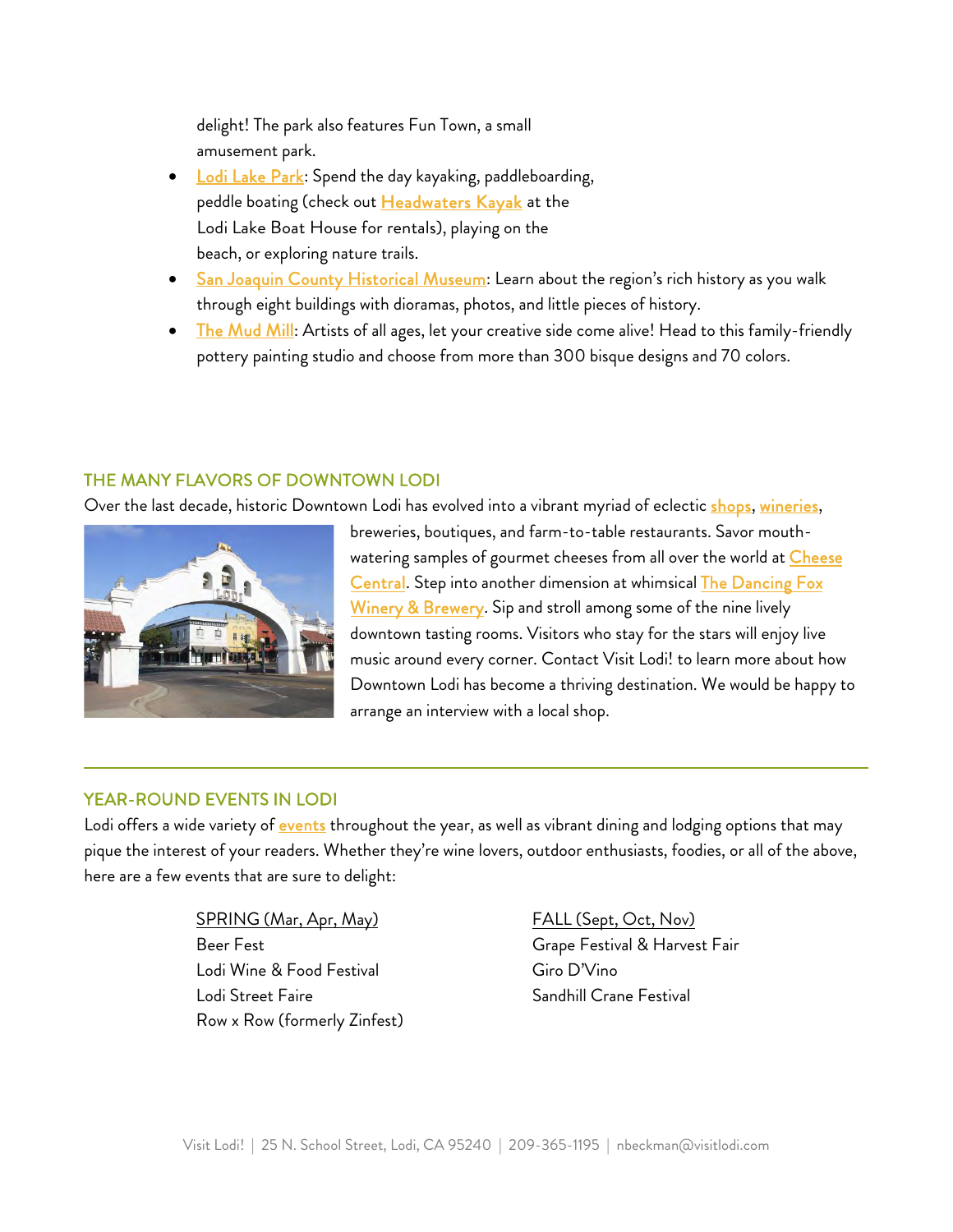SUMMER (June, July, Aug) Downtown Certified Farmers Market 4 th of July at the Lake Summerfest Cyclefest

WINTER (Dec, Jan, Feb) Festival of Trees Parade of Lights Wine & Chocolate Festival Zoo Lights

### GENERATIONS OF EXCELLENCE

Behind each Lodi wine is a family with a story. Over the last fifteen years, more than 85 wineries and 60 tasting rooms have made a home in Lodi, crafting some of the finest California wines. Many are  $4<sup>th</sup>$  and 5<sup>th</sup> generation Lodi family wineries with rich histories of tradition and excellence. Lodi wineries and vintners invite visitors to experience what makes Lodi special – excellent wine and an unforgettable experience. Interested in learning more about the people behind the wine? Visit



Lodi! would be happy to provide more information and arrange interviews with Lodi wineries.

### LODI WINE COUNTRY ATTRACTS CYCLISTS

For avid cyclists and recreational riders, alike, Lodi, California is a top destination. Why do cyclists love Lodi so much? Maybe it's our year-round Mediterranean climate and flat, endless country roads lined with scenic vineyards, tranquil pastures, and farmland. Perhaps it's the reward of arriving at dozens of wineries and tasting rooms nestled among vibrant vines for a well-deserved glass of Lodi wine. Or could it be the many cycling events Lodi hosts throughout the year?



Lodi is within easy cycling distance of the [Cosumnes River Preserve](https://www.visitlodi.com/directory/cosumnes-river-preserve/) (a great birding area in the fall and spring), the Delta (small river towns along the Sacramento River), and [Micke Grove Park](https://www.visitlodi.com/directory/micke-grove-park-nature-areas/) (zoo, historical society, Japanese Garden, and manicured park grounds.)

Visit Lodi! Conference & Visitors Bureau has launched an interactive cycling map to help visitors explore our region on wheels.

The map highlights a variety of routes created by Lodi cyclists that include stops at local shops, restaurants, and wineries. These routes can be printed from the Visit Lodi! website, downloaded into Garmin, or accessed through the RideWithGPS app on mobile devices. Go online to learn more and explore Lodi bike routes: [www.visitlodi.com/lodi-bike-routes.](http://www.visitlodi.com/lodi-bike-routes)

# A NATURE LOVERS' PARADISE

Surrounded by thousands of acres of nature preserves, Lodi is a paradise for avid birders and nature lovers. The river-rich basin coupled with marshes teeming with life is home to hundreds of species of birds, mammals, amphibians, reptiles, and fish.